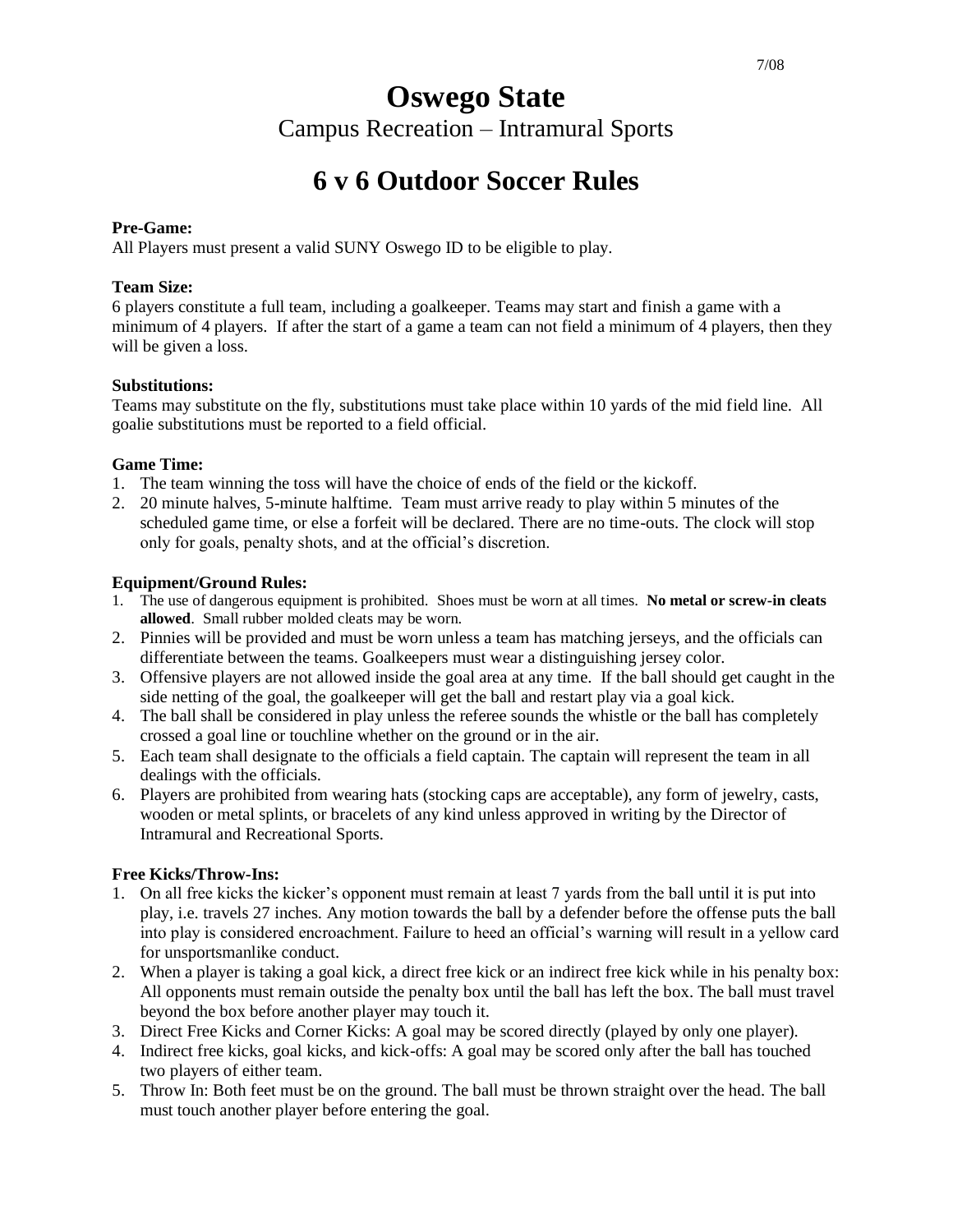#### 7/08

#### **Special Intramural Rules:**

- 1. The following yellow / red card system will be used:
	- a. A player receiving a yellow card must sit out for two minutes of playing time. The entire two minutes of playing time must be served regardless of the developments on the field. The player serving the penalty period cannot be substituted, therefore his/her team plays short handed. The official will note the time of the infraction and release the penalized player when the penalty period has expired.
	- b. A yellow card will be given to a player by the official or supervisor for misconduct; a second yellow card issued to the individual results in an ejection from the game. Two successive games with yellow cards will disqualify that player for the next game. Three yellow cards, one red card and two yellows, or two red cards will disqualify that player for the rest of the season.
	- c. A red card will be given to a player by the official or supervisor for severe misconduct (fighting, verbal or physical abuse of an official or supervisor) and results in an immediate ejection.
	- d. The team will be minus the player(s) ejected.
- 2. There will be no offside, except during the kick-off.
- 3. Any throw or kick by the goalkeeper must bounce before mid-field. A re-kick will occur on the first offense. Any future offenses will result in change of possession by way of an indirect kick from mid-field.
- 4. No slide tackling will be allowed. Any player using a slide tackle (in the judgment of the official) will receive a yellow card.
- 5. Goalkeeper outside of goalie area handball will result in direct free kick.
- 6. Any foul will result in a free kick unless:
	- a. It prevented a goal from being scored
	- b. The severity of the foul demands a stiffer penalty as determined by the judgement of the official. In both cases, a penalty kick will be allowed.
- 7. Penalty shots are unobstructed direct free kicks taken from the penalty spot, 10 yards from the goal. All players other than the designated kicker must be behind the shooter. A missed penalty shot will be a dead ball and play is restarted from mid-field with an indirect free kick for the team that missed the penalty shot.
- 8. All handballs are direct kicks.
- 9. Due to time limitations, the ball must be put into play within 5 seconds.
- 10. Any substitutes intentionally touching the ball while it is in play will be penalized with a penalty kick to the other team.

#### **League playoffs and championship games:**

**Overtime:** After completing the regulation time and the score is tied, the teams will play a 5 minute period (not sudden death). If the score is still tied after 1 overtime period then the teams will play 1 additional overtime period of 5-minutes (not sudden death). If the score is still tied, one set of five penalty kicks per team will be taken alternatively. If the score is tied, each team shall kick one penalty kick in a sudden death fashion.

#### **Fouls:**

- 1. A direct free kick, or penalty kick (should the offense occur in the penalty area) shall be given to the opposing team if a player:
	- -Kicks an opponent
	- -Trips an opponent
	- -Jumps into an opponent
	- -Charges
	- -Charges from behind
	- -Strikes, hits, elbows
	- -Holds or pushes
	- -Touches the ball with his hands
	- -Unsportsmanlike Conduct